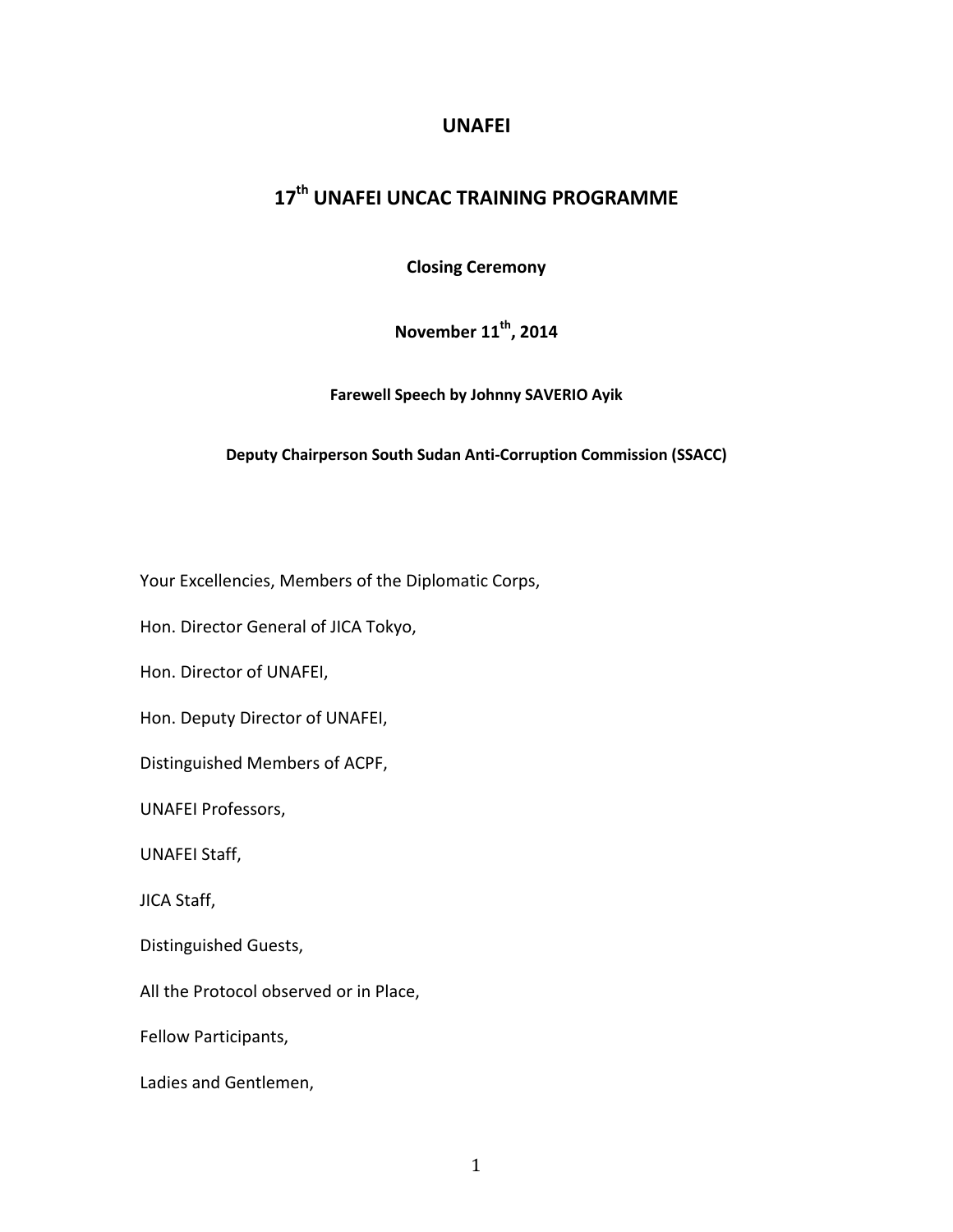I am delighted to be here with you and to address this very special and historic gathering of distinguished VIPs and guests from UNAFEI, JICA, ACPF, Japan and other parts of the world. After visiting Hiroshima and learning more of what happen to the people of Japan as a result of the destruction done by the atomic bomb and the stand of the people of Japan for peace and humanity; allow me before I continue with my speech, to invite you to pay a special tribute to our brothers and sisters who sacrificed their lives for peace, freedom, equality and justice and contributed to the process of peace-making and Security among the nations of this world, especially those peace lovers and peacemakers who worked day and night for peace and the development of humanity, the people and government of Japan. The Japanese are great people of this world who are the real peacemakers and peace lovers.

Allow me on my own behalf and on behalf of my fellow participants of the  $17<sup>th</sup>$ UNAFEI UNCAC Training Programme to express our deepest appreciation and profound gratitude to all of you who came here today to attend this important gathering. I greet you on behalf of the participants. Indeed this is a very special moment for all of us; a moment of happiness, appreciation and thanks for successful completion of this Training Programme. However it is also a moment of sadness for us participants, as we are going to say goodbye to one another after we had been living together like one family. This training has untied us and made us closer to each other as if we have known each other for a long time. Moreover we are sad since we are going to say goodbye to UNAFEI, UNAFEI's Director and Deputy Director, especially the Training Coordinator our humble, human and friendly Professor Iwashita, all UNAFEI Professors, staff and above all our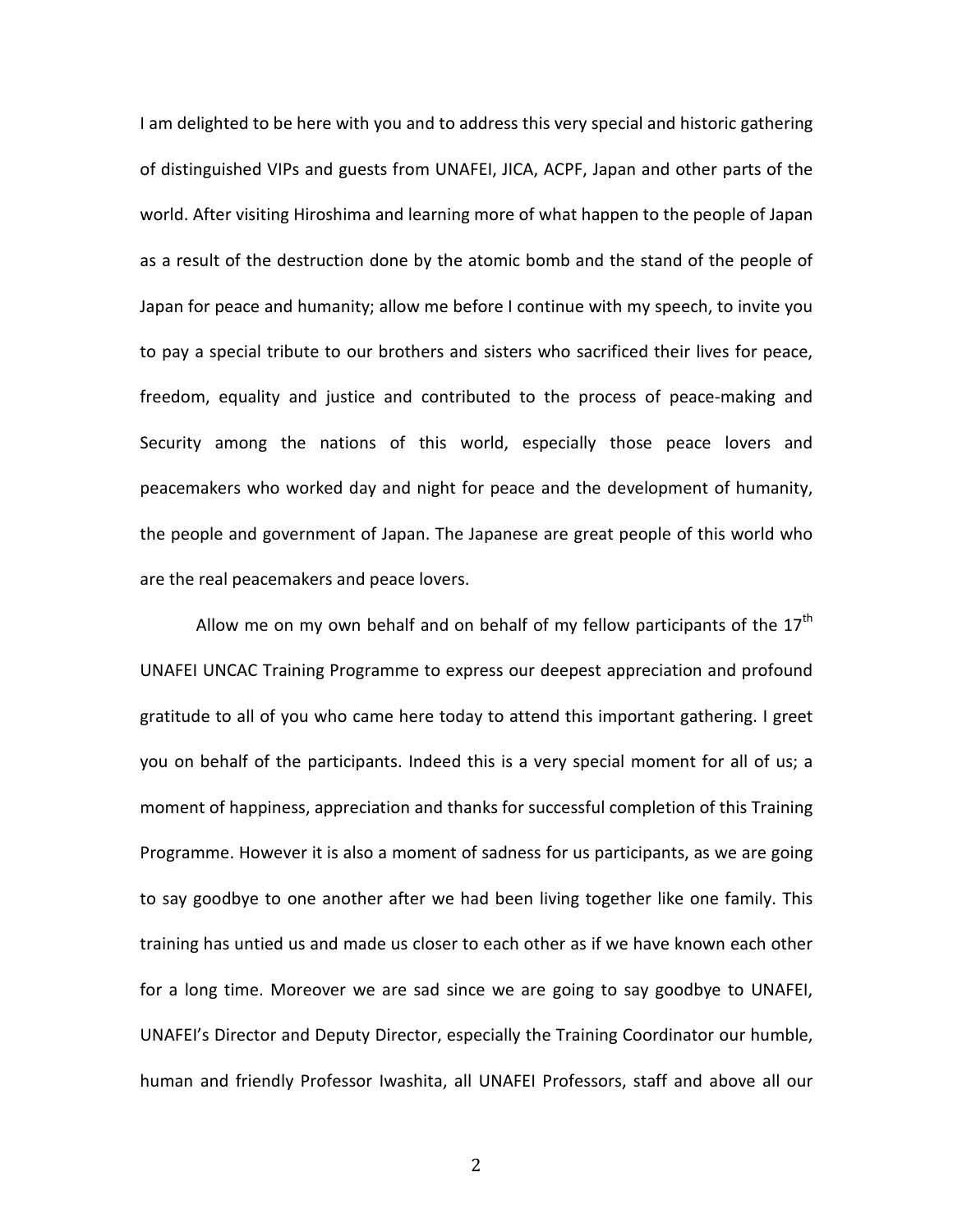daily supporters, Training Coordinators of JICA as we are about to depart; however we are sure that one-day we will meet again.

I would also like to avail myself of this opportunity on behalf of the participants, our governments and our people to say thank you to the people of Japan, the government of Japan, and in a special way to JICA, for making it possible for us to be here and for providing us with this great learning opportunity to participate in this useful Training. Of course, in a very special way we would like to thank UNAFEI and its entire staff of professors, administrators, all the supporting staff, the guards, cooks and all those who made our lives very comfortable, making us feel at home while away from home. We thank you and appreciate all that you did for us; you gave us your knowledge, time, kindness, care and love. You have been teaching us the daily routine of the life of Japanese people and how do they relate and care for others. Even without knowing them, we learnt from you what we did not learn in the classroom, especially during cultural and social programmes and co-curricular activities. Allow me also to thank all the Japanese people we met on the way, in the trains, in the shops and anywhere for their willingness to help us and give us some of their time to show us the right direction and care for us without knowing who we are. It was enough for them that we are human beings who need a service that they can offer and they did so. Thank you Japanese People, you are truly GREAT.

On behalf of all the participants, I would like to extend my special thanks, gratitude and appreciation to JICA and its entire staff for their warm welcome and hospitality from the day of our arrival to the day of our departure. You have provided us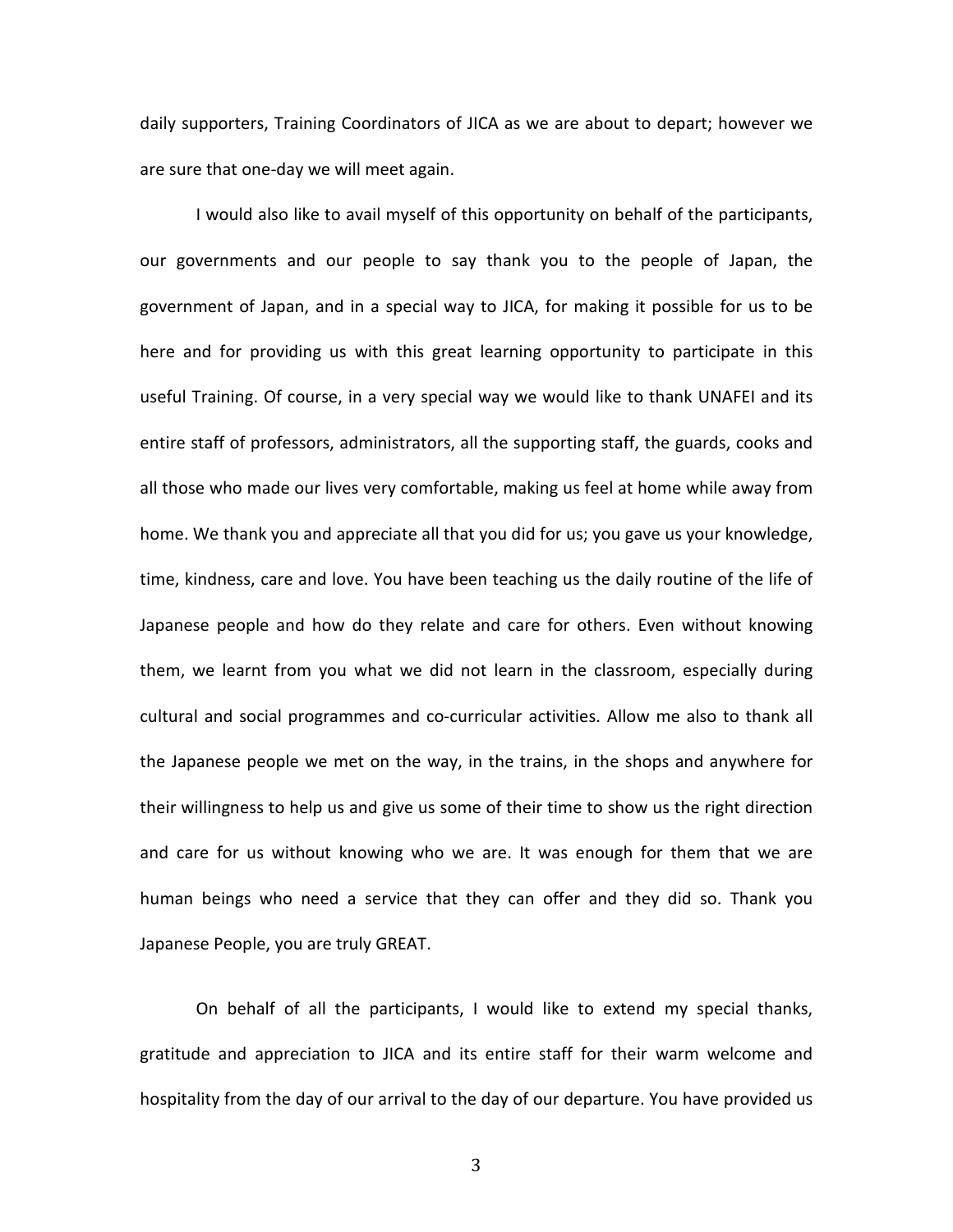with all the necessary information, logistic support, daily support including our healthcare, and you addressed our personal needs. You cared for us with a lot of love and affection. We thank JICA for the orientations here and back home. Special thanks to the two great ladies, the two Training Coordinators who were always with us and ready to support us in anyway; they were like our sisters and friends in their concerns and care for us. Thank you Ms. YAMAMOTO and Ms. YAMAMURO.

I would also like to give a special note of thanks and appreciation to the Asia Crime Prevention Foundation (ACPF) with all its branches for supporting UNAFEI and this Training Programme. Not forgetting the Visiting Experts and ad hoc lecturers for sharing their knowledge with us. May Almighty God bless us all!

The 17<sup>th</sup> UNAFEI UNCAC Training Programme brought together 26 participants from 20 countries including the host country, the GREAT JAPAN. We, the participants are from different professional backgrounds; including participants from Anti-Corruption Agencies, the Judiciary, Prosecution and the Police. This composition has helped us to share experiences and has broadened our vision and knowledge in understanding and addressing the main theme of this Training Programme, which is the "Criminal Justice Response to Corruption"

This Training Programme has given us the opportunity to deeply analyze and discuss many issue; such as:

- Enhancing the participants' knowledge to measure and improve anti-corruption efforts in our respective countries,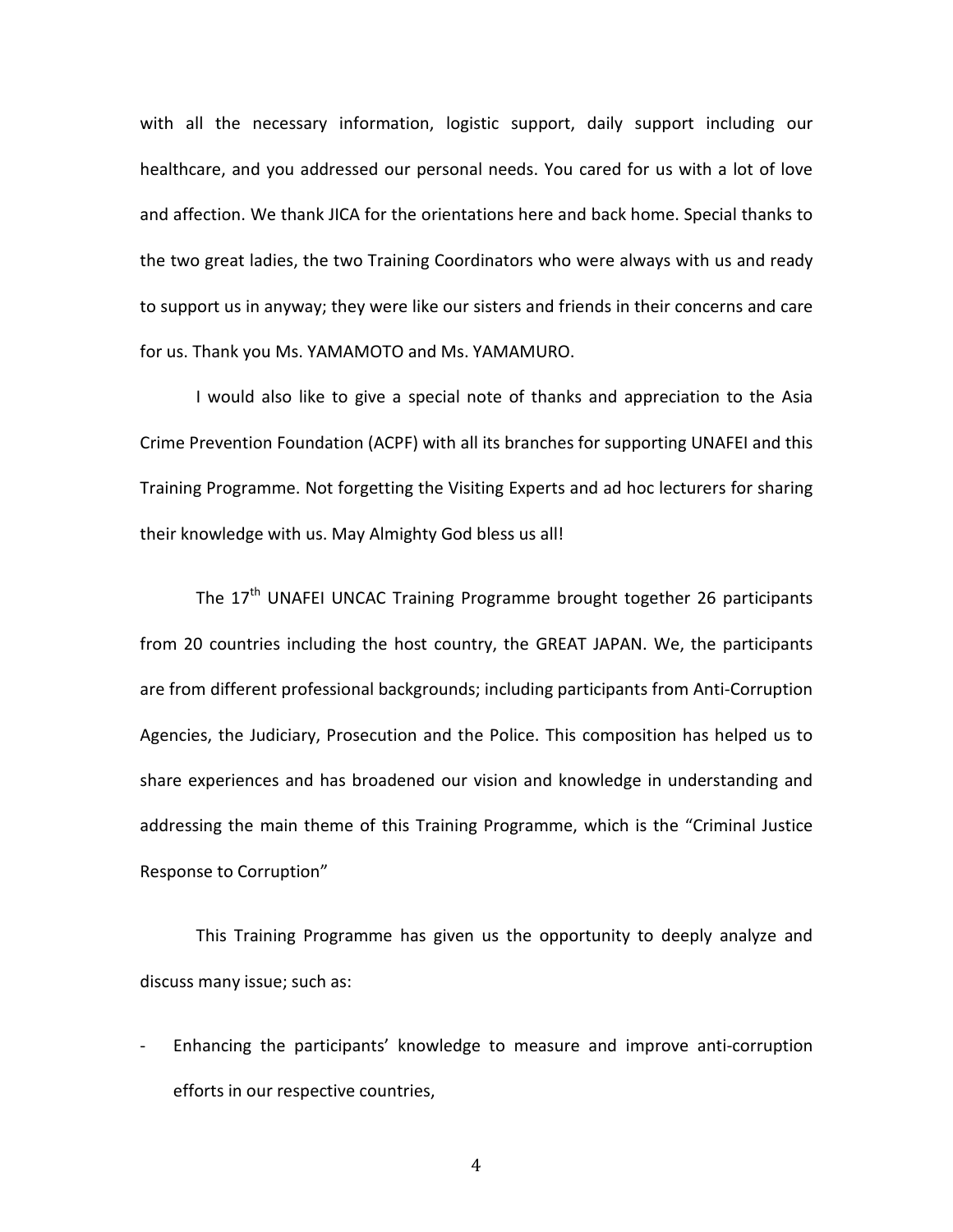- Effective methods of tracing, identifying and, ultimately, confiscating proceeds and asset recovery, through effective investigative techniques and international cooperation,
- Identifying, tracing, freezing, seizing and confiscating proceeds of corruption offences,
- Acquiring and analyzing objective evidence (e.g. documents, bank records, data stored in personal computers or on cell phones, videotapes of security cameras, handwriting analysis, etc.),
- Acquiring suspect/witness's statements (e.g. electronic surveillance, undercover operations, immunity, plea bargaining, protection of witnesses, penalties for perjury and obstruction of justice),
- Cooperation with other institutions (e.g. other investigative authorities, governmental bodies, and the private sector),
- Money laundering, focusing on legal frameworks and effective methods of investigation, and
- International cooperation, identifying and tracing proceeds and utilization of Interpol (ICPO) and Mutual Legal Assistance (MLA).

The main theme of this course was carefully explored, discussed, analyzed and shared with the participants by the professors through different teaching methods and processes of learning; which included lectures by UNAFEI Professors, Visiting Experts and ad hoc lecturers, Individual Presentations by each participant, observation and study visits and trips to agencies relating to the main theme of this Training and group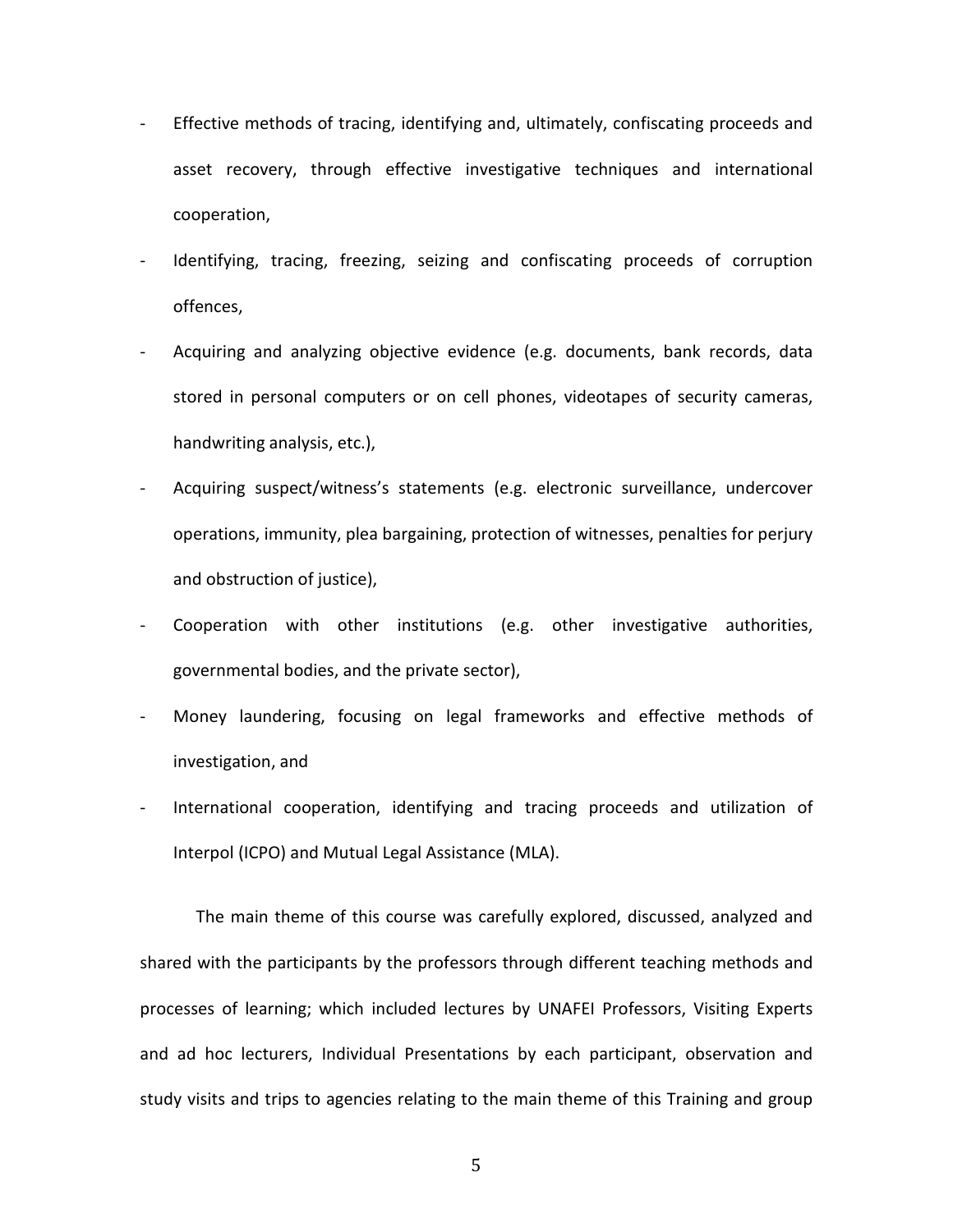workshops, whereby the participants further examined the subtopics under the main theme of the Training, studied the designated subtopics and exchanged views based on the information obtained through personal experience, the Individual Presentations, lectures, and visits. The participants compiled their findings in a report with recommendations for future reference.

As you are well aware, the theme of the Training Programme revolved around corruption related issues. Corruption is a very big problem in many countries around the world; it is becoming more extensive, and more areas of development activity are being affected. Corruption is also becoming, de facto, an attack on governance as more and more of the rules under which nations are governed are breached with impunity. Unfortunately, there are many indications that corruption continues to be not only a serious problem, but also an increasing one.

Corruption adversely affects society politically, economically, administratively and socio-culturally. Corruption erodes the moral fabric of the society and violates the social and economic rights of the poor and the vulnerable. It subverts the rule of law and retards development. It is so destructive that it maims the human soul and spirit.

We the participants, admit that we have to deal with a number of obstacles that interfere with the detection, investigation or prosecution of corruption cases. The obstacles undoubtedly are many, from human and financial resources to effective tools and enacted laws. However, the political will in many countries is one of the main obstacles, especially pressure from powerful elements of the society and high-ranking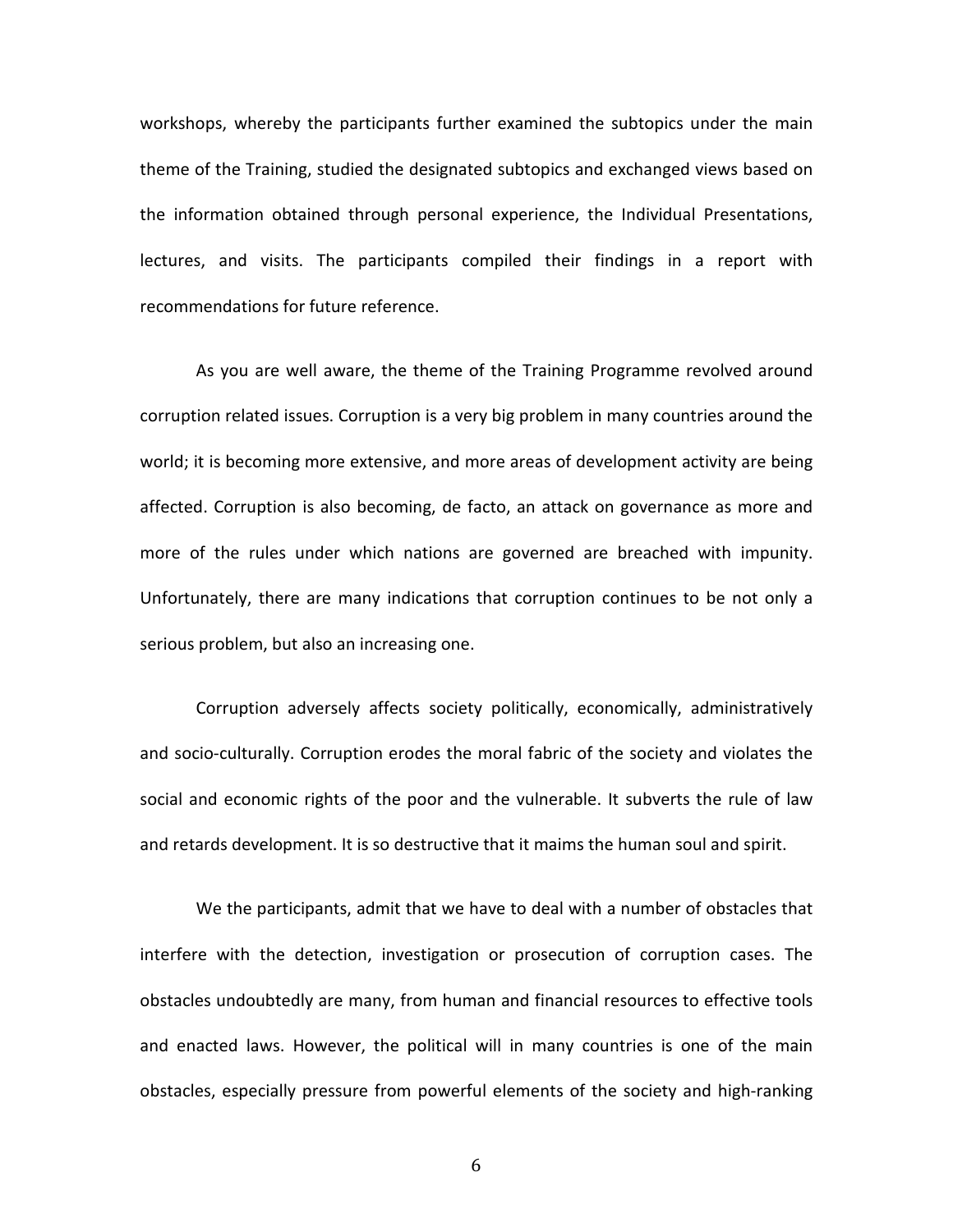officials. In spite of that we noted that our countries are going through the formation of democratic institutions, and at this stage there can be some challenges in the fight against corruption. However, we are confident that the fight against corruption, as with the negative phenomenon which is capable to undermine the basis of statehood, is in full swing in our countries; and hopefully, with what we have learnt here, the fight against corruption will succeed.

This Training Programme has provided us with ample opportunities to engage more effectively and professionally in the fight against corruption and will enable us to contribute to the following:

- 1. The best approaches to prevent corruption,
- 2. The best approaches to investigate and prosecute corruption cases,
- 3. Adding value and support to efforts to eradicate corruption and how to manage efficiently and effectively the process of investigation and prosecution,
- 4. The best approaches to address the issues of criminal proceeds and stolen-asset recovery,
- 5. Sharing experiences and gaining more knowledge in the field,
- 6. Creating regional and international networks, which will facilitate the process of asset recovery,
- 7. Increasing transparency and introducing concrete measures that strengthen the role of the society in demanding better governance;
- 8. Strengthening the legal framework, including the judicial system;
	- 7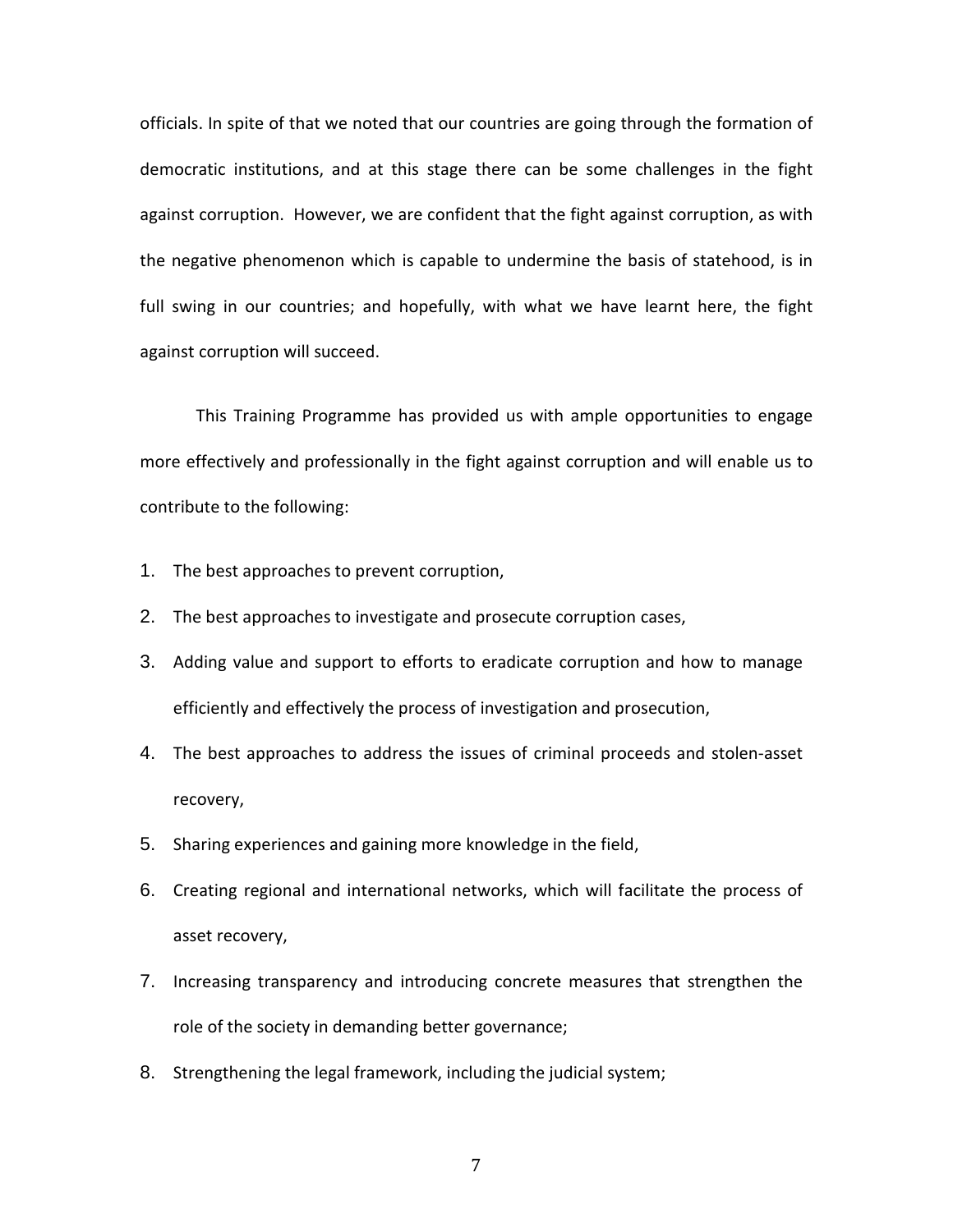- 9. Strengthening investigation and asset tracing measures, and capacity building of the staff,
- 10. Creating networking between Ministries of Justice, the Judiciary, law enforcement agencies and other stakeholders,
- 11. Creating regional and international networking with the institutions and the participants of this Training Programme,
- 12. Capacity building of other stakeholders, and
- 13. If necessary improving the legal framework to effectively combat corruption and ensure effective recovery of stolen assets.

#### **Conclusion**

I would like to take this opportunity to thank you for giving me this chance to address you at this important gathering.

As you know, corruption is a serious worldwide problem. It is neither peculiar to any certain country nor is any country a corruption-free zone. We recognise that fighting corruption is a huge challenge and that the expectations of our nations, the region and the international community are very high and have not yet been met. However, we are determined to fight corruption and if possible eliminate it from our countries. We are confident that fighting corruption is not a "Mission: Impossible". We are confident that if we have sufficient resources and approach the task with iron determination, the victory will be ours.